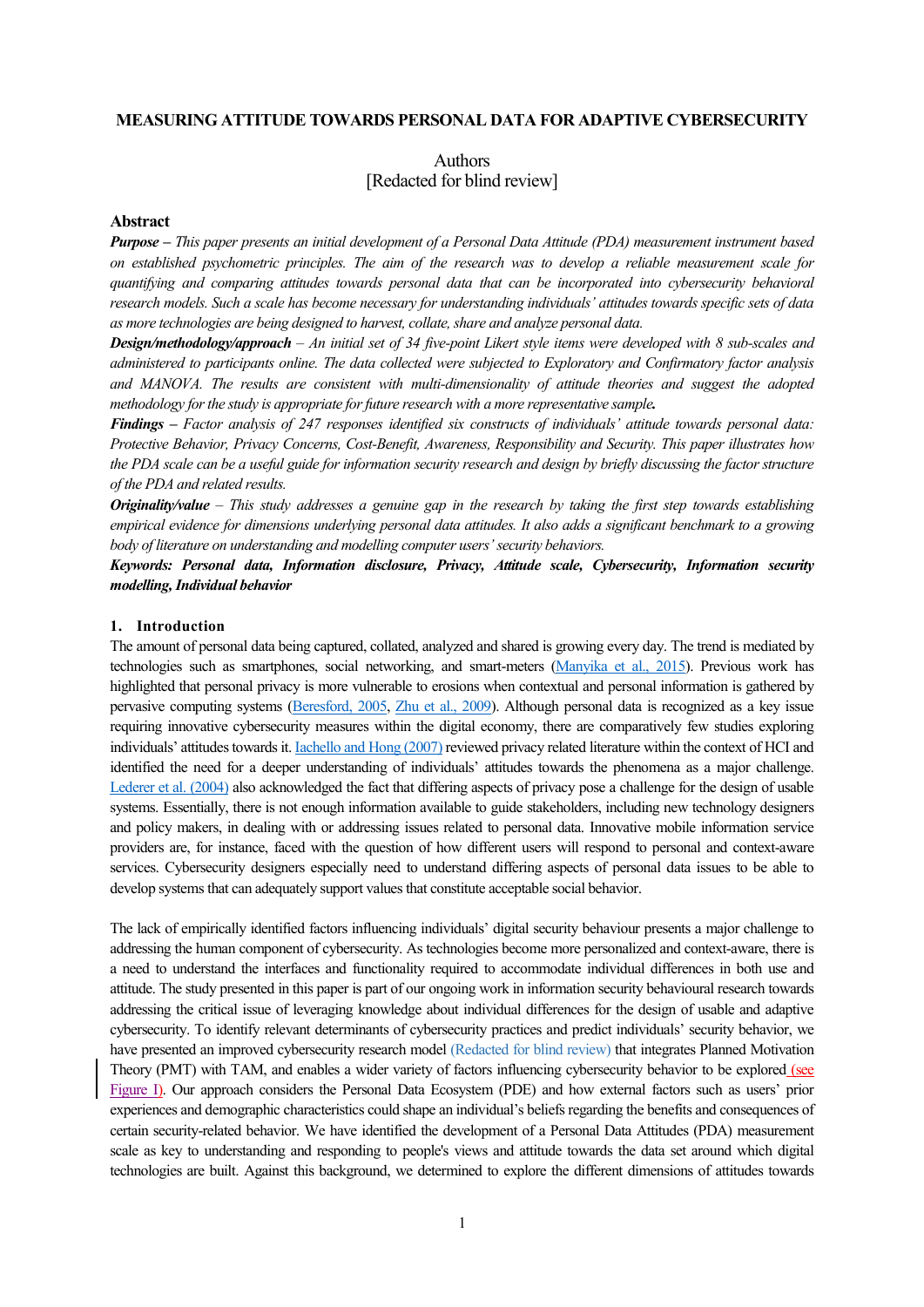personal data with the aim of developing a PDA scale, and verifying the dimensions of attitudes toward different types of personal data. Thus, the paper focuses specifically on the development of a quantitative PDA measurement scale for the capture and analysis of attitudes across groups, contexts and datasets. Such an instrument could then be adopted in further pragmatic research activities to substantiate propositions in this area to offer theoretically informed guidelines for addressing personal data issues. Essentially, the results presented in this paper support the inclusion of personal data as a measurable variable in behavioral models being amplified for adaptive cybersecurity.

<span id="page-1-0"></span>Figure I: Proposed Research Model for the Investigation and Segmentation of Cybersecurity Behaviors

### **2. Personal Data in the Digital Era**

Technological advancement has the potential to enhance peoples' lives in many ways by facilitating the generation and sharing of knowledge. However, whenever we interact directly or indirectly with technologies, we leave behind data trails and digital footprints which can be used to generate information about our lives and activities. A considerable and increasing amount of information is gathered about us which are processed, stored, explored, shared, commercialized, and potentially misused by both public and private individuals and/or organizations. This raises concerns around issues such as privacy, security and other digital asset rights [\(Joinson et al., 2006\)](#page-8-2). Consequently, when personal data is gathered, such as by pervasive computing devices, it is important to consider the range of potential implications for the individuals concerned. Previous research projects have explored personal data, mostly focusing on exploring people's attitude towards a single or limited subset of existing and/or near future technologies rather than the personal data itself. For instance, [Brown](#page-8-3)  (2013) adopted vignette-based survey to explore the social implications of data gathered through "Internet of things" (IoT) in homes. They highlight a range of concerns about the technical systems but in some cases, it is unclear if these are due to the interface, data collection, display or data being collected. Although research approaches that explore users' attitudes to an identified technology are useful in assessing users' perceptions of a technology's usage of sensitive resources, it is also valuable to look at attitudes towards the data itself rather than the technologies through which it is created and accessed [\(Sharples et al., 2013\)](#page-9-3).

### *2.1 Underlying Dimensions of Personal Data*

A requisite preliminary stage in the creation of a validated measurement instrument is a consideration of the relevant construct dimensions. The relevant construct in this case, is individuals' attitudes towards personal data. In defining attitude to personal data, we adopt the general definition for attitude from the behavioral science literature and applied it to our context. Attitude to personal data here therefore refers to the behavioral tendency of an individual to negatively or positively evaluate the disclosure of a personal data. To successfully capture the factors influencing individuals' attitude to personal data, existing literature on the underlying dimensions of the concept was first reviewed. We started by considering available definitions of the object towards which attitude is being measured — Personal Data. In the UK's Data Protection Act 1998 [\(ICO, 2015\)](#page-8-4), personal data is defined as:

*"data which relate to a living individual who can be identified (a) from those data, or (b) from those data and other information which is in the possession of, or is likely to come into the possession of, the data controller, and includes any expression of opinion about the individual and any indication of the intentions of the data controller or any other person in respect of the individual."*

Personal information is also defined in the Privacy Protection Act of Australia as:

*"...information or an opinion about an identified individual, or an individual who is reasonably identifiable: (a) whether the information or opinion is true or not; and (b) whether the information or opinion is recorded in a material form or not"* – [\(Australian Government, 2014, p. Subsection 6\(1\)\)](#page-8-5).

The key component of these definitions is identifiability which means that certain level of personal information can be handled without legal implications as long as they are anonymized [\(Millard and Hon, 2012\)](#page-9-4). Consequently any information that can reasonably be directly or indirectly linked to an individual's identity qualifies as a personal identifiable information and requires careful handling [\(US Department of Labor, 2015\)](#page-9-5). Information considered to be linkable to individuals includes medical, educational and financial records [\(McCallister, 2010\)](#page-9-6). With this background, we decided to focus on measuring and comparing attitude towards 4 main types of personal data (Social Media, Personal Emails, Financial and Health records).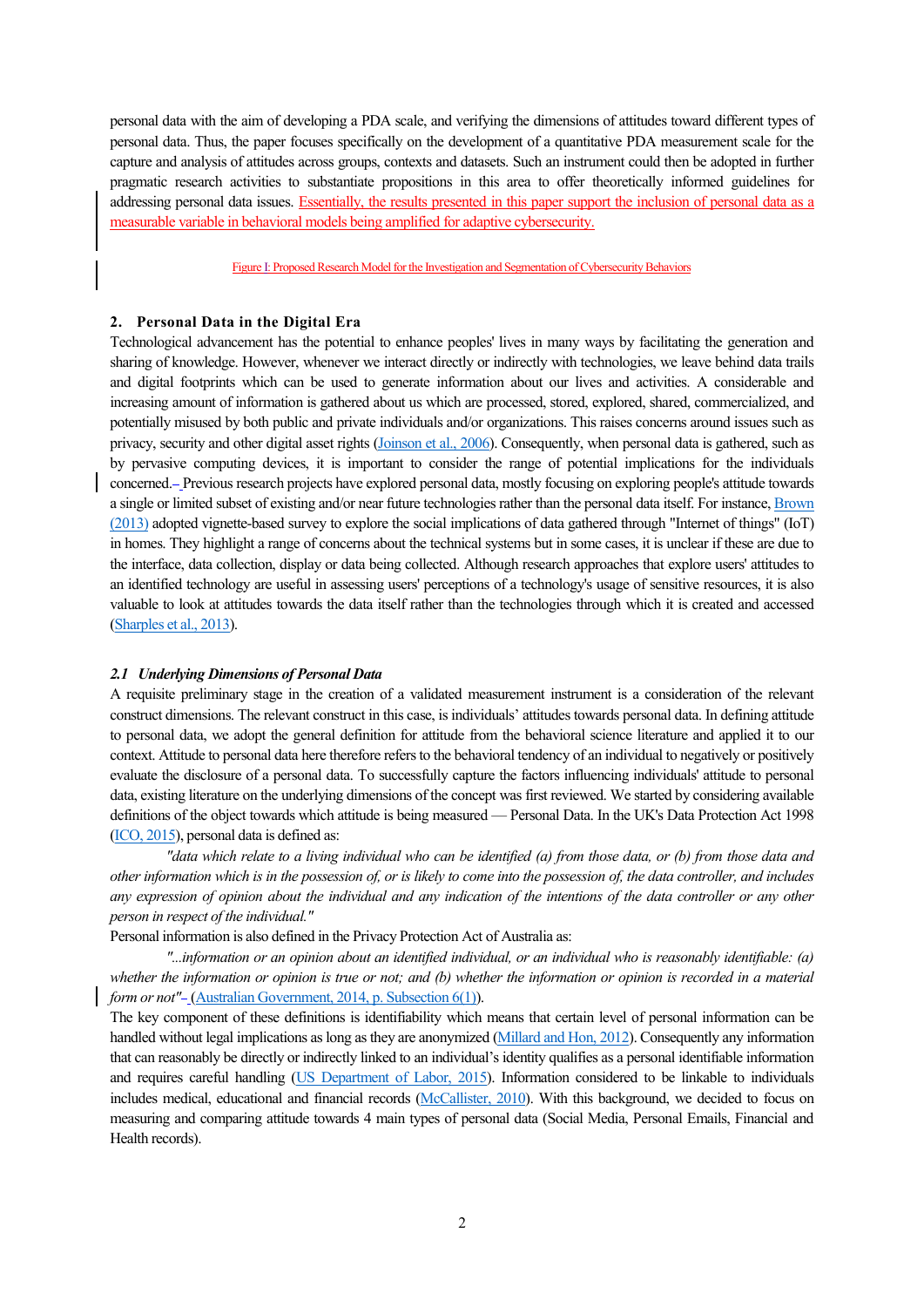In the process of reviewing existing literature on personal data, we realized that, although the concept has now become a hot topic in the cybersecurity and privacy research community, much of the focus has been on developing technical and legal countermeasures. Studies exploring the individual behavioral elements of the concept are quite limited hence, information on the structure of personal data as a psychometric construct is very scanty. Majority of the literature exploring personal data attitude based their studies on health and/or medical records. [Rindfleisch \(1997\)](#page-9-7) for instance proposed and explained three concepts underlying health care information protection concerns – security, confidentiality and privacy. [Wellcome Trust \(2013\)](#page-9-8) also measured and classified peoples' attitude to health data into identity, attention and control concerns. Consequently, three major themes were initially identified in the literature as dimensions of public views to personal data. These include issues related to security, risk/benefit trade-of and privacy/confidentiality. These dimensions mostly overlap with the eight underlying principles of the fair information practices outlined in the [United States: PPSC](#page-9-9)   $(1977)$  and the [\(OECD, 2002\)](#page-9-10) reports. The attention concern described by  $(WT, 2013)$  where users express mixed blessings about giving away their personal information, falls within the object of purpose specification principle. Thus, a user may give out personal information for an immediate benefit but may not be sure of the future implications of such an action. The principle of use limitation extends to the case where a user may be concerned about their identity being abused once their personal data is disclosed to access a service. The principle of collection limitation aims to addresses security and privacy concerns, by providing a framework for limiting the amount of specific PII that can be collected within specific contexts. Most definitions of privacy refers to people's ability to control the terms under which their personal information are acquired and used (e.g[. Westin, 1967,](#page-9-11) [Rindfleisch, 1997,](#page-9-7) [Earp and Payton, 2006\)](#page-8-6). Collection limitation is about having a limit to the collection of personal data and doing so in a legalized manner. The dimension of control is illustrated as a personal data concern with users' comments on losing their freewill and not being able to go for 'opt-outs' as illustrated in the Wellcome Trust report.

The World Economic Forum [\(WEF, 2013, p. 3\)](#page-9-12) hosted a global dialogue on the emerging issues surrounding the collection and use of personal data by clustering the eight principles into three main themes: *"Protection and security, Accountability and Rights and responsibilities for using personal data"* Security here has to do with the integrity, availability and controlled access to information. This clearly encompasses the control concern identified by Wellcome Trust. The concept of confidentiality described by [\(Rindfleisch, 1997\)](#page-9-7) directly overlaps with the principle of use limitations as they both has to do with the release of information when accessing a service (in this case health care) in a legal manner that limits the extent to which they may further be used or released. [Rindfleisch \(1997\)](#page-9-7) refers to privacy as the right and desire of a person to control the disclosure of personal health information. This description is very much synonymous to the general definitions of privacy identified in the literature as mentioned earlier. Though there are limited studies attempting to measure attitude to personal data directly, several studies have explored privacy concerns. [Smith et al. \(1996\)](#page-9-13) developed the Concern for Information Privacy (CFIP) scale which identified and measured four factors (collection, errors, secondary use and unauthorized access to information) as the dimensions of a person's privacy concern about organizations. [Malhotra et al.](#page-9-14)  (2004) later identified three aspects of information privacy namely: attitudes towards the collection of personal information, control over personal information and awareness of privacy practices. More recentl[y Hong and Thong \(2013\),](#page-8-7) consolidated existing conceptualization of Internet Privacy Concerns (IPC) including [\(Smith et al., 1996\)](#page-9-13) and [\(Malhotra et al., 2004\)](#page-9-14) in their study and came up with six first-order factors of IPC – collection, secondary usage, errors, improper access, control, and awareness. When reviewing these IPC measurement instruments, this article focuses on the broader personal data ecosystem by identifying constructs that goes beyond privacy concerns to encompass other construct domains. [Table](#page-2-0)  [ITable I](#page-2-0) summarizes the construct domains generated from the review of existing literature pertaining to attitudes toward personal data.

Table I: Potential Constructs of Attitude to Personal Data

#### <span id="page-2-0"></span>**3. Scale Development**

This paper describes a multistage scale development study conducted to develop a measurement instrument for PDA. Fundamentally, the issues of reliability and validity underpin the development of an attitude scale right from item generation, the theoretical deduction of a factor structure and resulting psychometric analysis. Previous scale development studies as well as recommendations from [\(Hinkin, 1995\)](#page-8-8) on how to improve the scale development process provided guidance for the research. Subsequently, an iterative process (see [Figure II\)](#page-3-0) is adopted to assess the consistency of the scale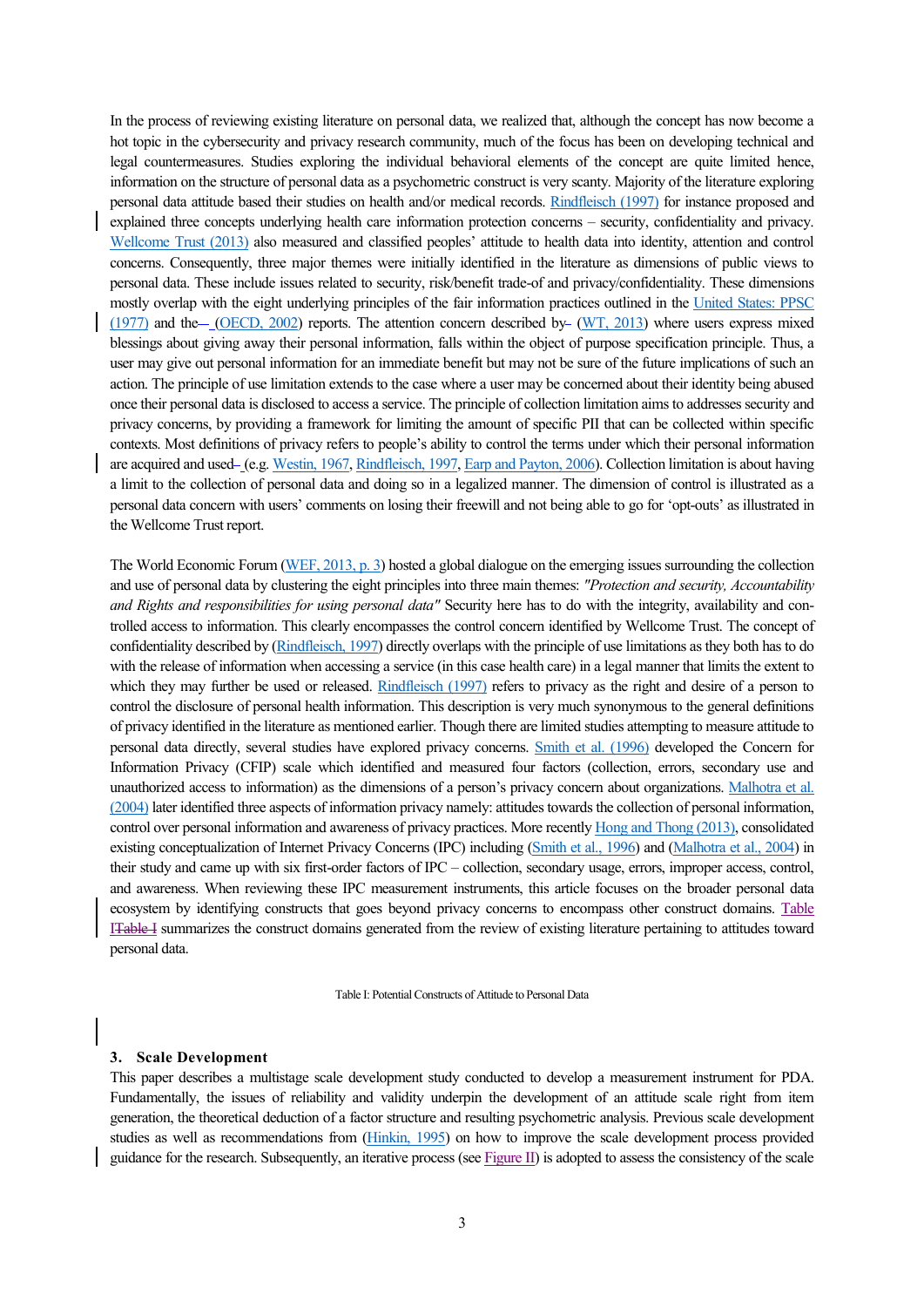items with the dimensions of personal data attitudes identified in the literature. This section describes the procedures involved in developing and assessing the initial version of the PDA instrument.

Figure II: Iterative work-flow adopted for the development of a PDA measurement scale

### <span id="page-3-0"></span>*3.1 Generation of Initial Pool of PDA Items*

Following an examination of existing personal data related literature, definitions and surveys (includin[g Joinson et al., 2006,](#page-8-2) [Lang et al., 2009\)](#page-9-15), 50 Likert-type attitudinal items related to the 10 construct domains identified was generated. The items drawn from these sources were rephrased to mainly reflect attitudes towards four different types of personal data namely: Email, Social Media (online personal data); Financial and Health (offline personal records). Since we did not find a measurement scale specifically designed for attitude towards personal data in the existing literature, an exploratory study was conducted as a preliminary step toward generating the PDA scale items. To ensure the content validity of construct domains predetermined from the literature review, focus group discussions were held using open-ended questions to elicit themes that constituted individuals' view on the four types of personal data. 50 additional items were generated based on responses emerging from the focus group discussion on personal data matters. This resulted in an initial pool of 100 items serving as the basis for the PDA measurement. 64 items were eventually dropped following an exercise to merge similar themes and convert the 100 items into generic personal data statements. Thus, those that were obviously pointing to a specific type of personal data (e.g. I feel my profile information on any social media is much secured) were discarded.

### *3.2 Scale Specification and Refinement*

The research team reviewed the remaining 46 items based on the 10 construct definitions in [Table ITable I.](#page-2-0) We adapted items from previous privacy related measurement scales to fit the PDA context as much as it was possible to do so. Items generated for the Experience and Sensitivity construct domains were dropped as they were mainly measured with categorical rather than scale data in previous studies. To minimize the tendency for respondents to provide the same responses or agree with statement due to acquiescent response bias, some items were worded negatively. To do this the direction of each statement (positive or negative attitude to personal data) needed to be determined. Items that were categorized as unable to judge statements were discarded. For instance, we could not indicate whether a statement like '*I do not mind sharing such information with family and friends'* is a positive or negative attitude towards personal data. Consequently, the items were further reduced to 34 PDA statements.

Each of the items was a statement to which people were asked about their level of agreement on a 5-point Likert scale from 1 (strongly disagree) to 5 (strongly agree). Thus, attitude to personal data was quantified as a continuous variable. Questions relating to some of the theoretically distinct aspects of personal data discussed earlier were included. For instance, items relating to security/identity (e.g. '*There should be stronger laws to protect such personal data'*), control/privacy (e.g. *'I consider the privacy policy of institutions where I give out such personal details'*) and possible benefits of surrendering personal data (e.g. *'I am happy to provide such personal details to support government policy and decision making'*). The scale involved both positively and negatively worded items. To ensure that a higher numbered response on the Likert scale would represent positive attitudes, all negatively worded items were reversed before the data was analyzed.

#### *3.3 Data Collection*

A web-based questionnaire was developed based on the 34 PDA items. The questionnaire had two main sections of demographics and the attitude to personal data items with four research design conditions (Personal Email, Social Media, Financial and Health data). Essentially participants were randomly presented the generic statements with respect to one of the four types of personal data outlined above until they were almost evenly distributed across the groups. A nonprobability sampling approach was adopted to collect responses from participants over the internet. Email invitations and anonymous link to the survey was posted on social media sites (Facebook, Twitter and LinkedIn). To further expand the sample size, snow-balling and convenience sampling techniques were also used. After several follow-up rounds, a total of 256 responses was received out of which 247 completed datasets was extracted at the data cleaning and preparation stage. Of the 247 respondents, 51.4% (127) were male and 48.6% (120) were female. The average age of the sample was 36 years (range: 17 – 67 years). As presented in [Table II,](#page-4-0) most respondents use Social Media (90.7%) out of which most of them preferred to use Facebook (47.8%). Respondents who have not had previous experience with personal information misuse formed a significant portion of the sample population (83%).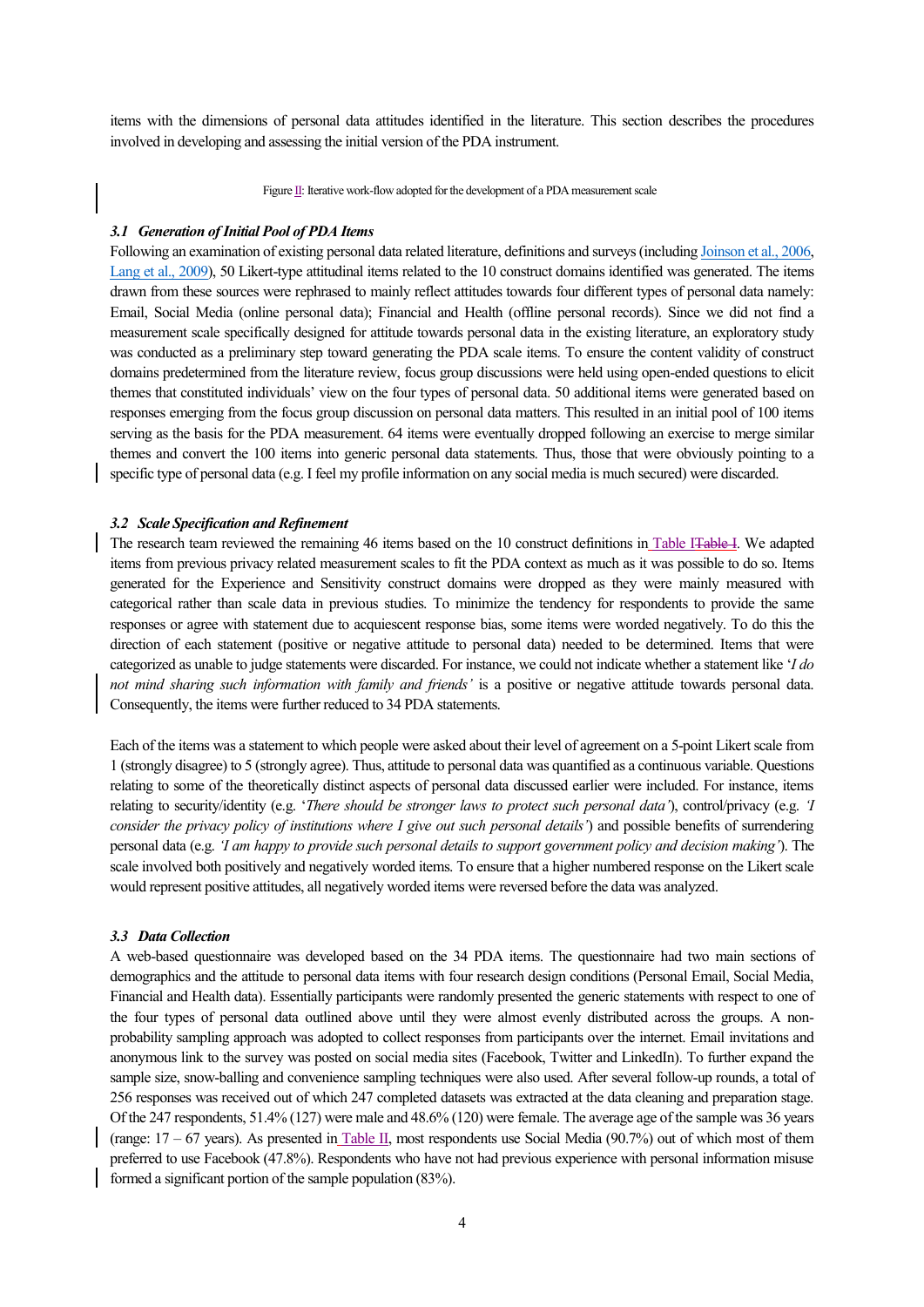Table II: Participant demographics

#### <span id="page-4-0"></span>**4. Analysis and Results**

### *4.1 Reliability Analysis*

The 34 items of the attitude to personal data measure were subjected to an iterative scale purification procedure. To determine the internal consistency of the items, the most widely used reliability method of computing the Cronbach's alpha was adopted [\(Papanastasiou, 2005\)](#page-9-16). This yielded 0.926, indicating a high reliability of the 34-item scale. A correlation matrix generated with SPSS was scanned to check the pattern of relationships among the items. There is no singularity in the data as all the correlation coefficients were less than 0.8 (Field 2013). Another commonly accepted procedure used to further assess the internal consistency of the items was the item-total correlations. A close look at the inter-item correlations and item-to-total correlations of each item revealed inadequate performance of some items. If the items are all measuring attitude to personal data, then each item ought to correlate with the total score from the questionnaire [\(Rattray and Jones,](#page-9-17)  [2007\)](#page-9-17). The correlation between participants' score on an item and the sum of their scores on all the items is represented by the *r* value. Three (3) of the items that poorly correlated ( $r$ <0.4) were removed from the PDA items. This conforms to the generally accepted rule-of-thumb that item-to-total correlations should exceed 0.30 [\(Van der Heijden and Sørensen, 2002\)](#page-9-18). After deleting the items that fell below this standard, 31 items remained in the pre-final version of the questionnaire. The 31 items were then subjected to a separate reliability test. This resulted in an acceptable item-total correlation but the Cronbach alpha remained at 0.926.

### *4.2 Exploratory Factor Analysis(EFA)*

An exploratory factor analysis can help to empirically determine how many constructs, or factors, underlie the set of PDA items [\(Child, 2006,](#page-8-9) [Rattray and Jones, 2007\)](#page-9-17). To determine the appropriateness of the factor analysis, the Kaiser-Meyer-Olkin (KMO) measure of sampling adequacy and Bartlett's Test of Sphericity were first examined. The KMO value for the data set was 0.899 and Bartlett's Test of Sphericity was significant ( $p < 0.000$ ), indicating that the factor analysis was appropriate. The initial EFA analysis produced a pattern matrix consisting of seven factors based on Eigenvalues greater than one and accounted for 64.135% of the total variance. Only one item loaded on the 7th factor and most of the items generated for Protective Behavior and the Interest Scale were loading together. To minimize errors associated with underextraction and/or over-extraction, a mixed approach based on both the eigenvalue and scree plot results was adopted. For instance, under-extraction error could lead to inconsistencies in the analysis and interpretation of the results [\(Reise et al.,](#page-9-19)  [2000\)](#page-9-19). In effect, based on the initial factor extraction and the results from the scree test (see [Figure III\)](#page-4-1), the factor analysis was repeated to extract a 6-factor solution with an oblique rotation method to allow the obtained components to correlate (see [Table III\)](#page-5-0). This supports the assumption that PDA dimensions are related yet distinct from each other [\(Lee and](#page-9-20)  [Comrey, 1979\)](#page-9-20). The final six-factor model emerging from the 31 PDA items explained 63.983% of the total variance. Factor 1 contained the items measuring protective behaviour and interest, while factor 2 focused on the items measuring privacy. Factor 3 involved the items measuring cost-benefit and factor 4 contained the items measuring awareness. Factor 5 consist of the items measuring responsibility, and factor 6 involve those items measuring security.

Figure III: Scree plot of factors underlying the PDA scale.

### <span id="page-4-1"></span>*4.3 Assessment of the Factor Structure*

Next, Confirmatory Factor Analysis (CFA) was conducted using AMOS 23 to examine the factor structure obtained from the EFA. Maximum likelihood parameter estimates were used to examine the model fit. Researchers are required to report several fit indices in order to characterize the fitness of a model correctly with the following boundary scores indicating good model fit —  $\chi^2/df = 2.0 - 5.0$ , RMSEA< 0.06 [<0.05, < 0.08] and CFI > 0.94 [\(Hooper et al., 2008\)](#page-8-10). Results of the CFA  $(\chi^2/df = 1.802, \text{RMSEA} = 0.057 \text{ and CFI} = 0.940)$  indicate that the measurement model fits the data quite well. The 6factor solution is therefore supported by the CFA results. As observed in [Table III,](#page-5-0) the reliability of the PDA scale is supported by the composite reliability estimates  $(0.7)$  ranging from 0.84 to 0.93, indicating a good internal consistency of the multiple items for each construct in the model. The convergent validity was evaluated by checking all the values of average variance extracted (AVE) and the factor loadings. As shown in [Table III,](#page-5-0) the estimated AVEs of all the PDA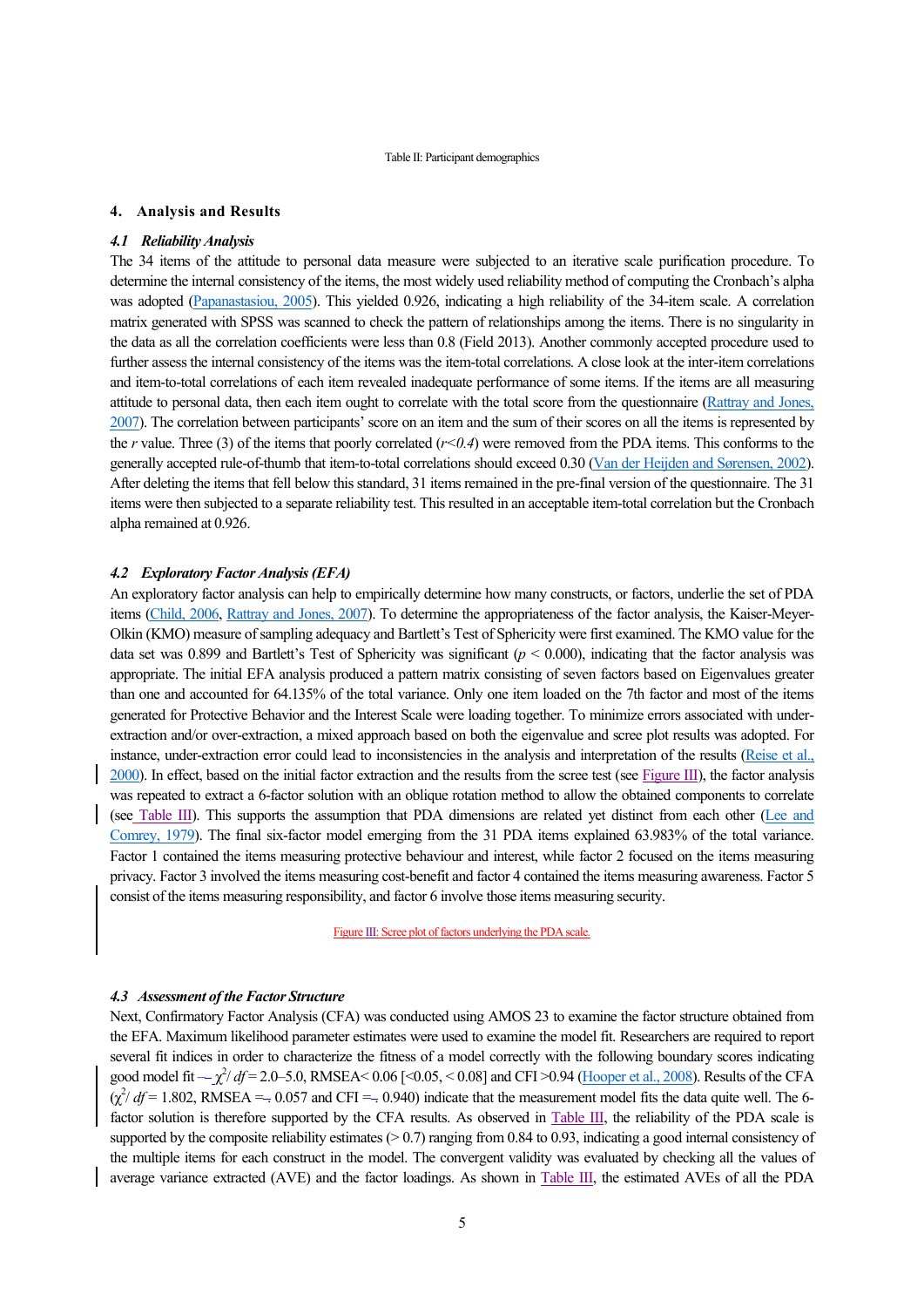dimensions were all greater than the unexplained variances (>0.5) and all the factor loadings for the six constructs were above 0.5 and were significant for the individual items. The examination of the AVEs together with the factor loadings therefore confirmed the convergent validity of the PDA latent constructs. To investigate the discriminant validity of the PDA scale, the suggestions provided by [Bertea and Zait \(2011\)](#page-8-11) regarding use of AVE analysis were followed. Accordingly, the value of the AVE for each construct should be at least 0.50 and the square root of each construct's AVE should be much larger than the correlation of the specific construct with any other constructs. The results from the AVE analysis presented in [Table IV](#page-5-1) show that the shared variance between any two constructs was not greater than the square root of the corresponding AVEs. In summary, the assessments carried out to verify the measurement model yielded evidence for the reliability of the latent constructs.

Table III: Scale Items and CFA Results

#### Table **IV**: Factor Inter-correlations

#### <span id="page-5-1"></span><span id="page-5-0"></span>*4.4 Analysis of Variance*

The data was also analyzed to determine whether there are differences between the four types of personal data. A series of Multivariate Analysis of Variance (MANOVA) was performed using factor scores for participants' responses on the six constructs identified above as the dependent variables (DVs); and type of personal data (Email, Health Data, Financial Records and Social Media), prior experience [\(Figure IVFigure IV\)](#page-5-2) and sensitivity responses (Yes and No) as the independent variables (IVs). — see Figure V<del>Figure V</del>. Bartlett's approach was used to compute the factor scores in SPSS to obtain unbiased estimates of the true factor scores [\(Everitt and Howell, 2005\)](#page-8-12). As shown in [Table V,](#page-5-4) the multivariate test using WilksLambda revealed an overall significant effect for data type as an IV on the DVs ( $F= 1.77$ ) at  $p = 0.025$  ( $p <$ 0.05). Univariate analysis for the effect of type of personal data in the survey, presented in [Table VI,](#page-5-5) significantly predicted responses related to **Behavior** (p<0.05) and **Privacy Concerns** (p<0.05). Finally, post hoc testing (with Least Significant Difference (LSD)) revealed highest **Protective Behavior** scores for Health Data (mean = 24.87, SD = 3.03) and Email (mean = 24.19, SD = 3.44), with Health Data being significantly higher (at  $p<0.05$ ) than Social Media (mean = 23.51, SD = 3.72). No significant mean difference in Privacy Concerns scores were obtained between the four types of personal data but the highest score was for **Financial Records** (mean= 21.58, SD= 5.16). The implications of these findings are discussed in the next section.

<span id="page-5-2"></span>Figure IV: A frequency distribution of responses per personal data type and prior misuse experience

<span id="page-5-3"></span>Figure V: A frequency distribution of responses per personal data type and perception of sensitivity of data type

<span id="page-5-4"></span>Table V: Multivariate ANOVA done on the factor scores for the 6 PDA constructs across 4 types of personal data

Table VI: Univariate Test done on each of the 6 DVs for the types of personal data

#### <span id="page-5-5"></span>*4.5 Cluster Analysis*

To identify homogeneous groups in the dataset, we used a TwoStep clustering approach to cluster participants based on the six PDA factor scores computed. TwoStep Clustering was chosen due to its ability to automatically determine the optimal number of clusters in the dataset using an agglomerative hierarchal method [\(Mooi and Sarstedt, 2010\)](#page-9-21). BIC (Schwarz's Bayesian Information Criterion) was used first to determine the number of clusters, then AIC (Akaike's Information Criterion) was used. [Table VII](#page-6-0) summarizes the results obtained with BIC, which do not differ from those obtained with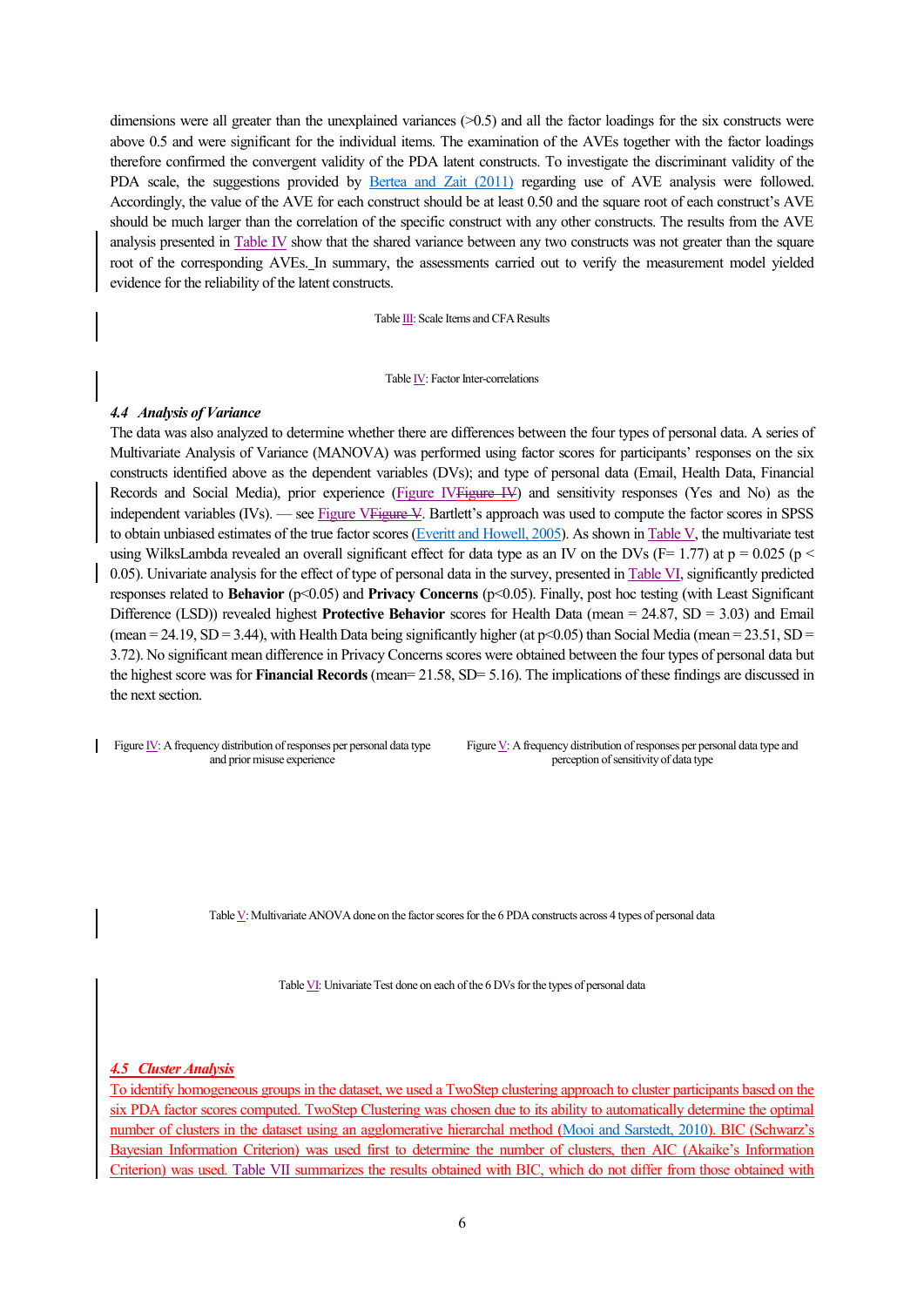AIC. The cluster centroids facilitated interpretation of the resultant cluster solution. The resulting clusters are labelled based on the Protective Behavior (PB) factor which happens to be the overall important predictor variable (see [Figure VI\)](#page-6-1). The first cluster, which is the largest (57.9%), contains participants with responses indicating a general privacy consciousness (mean Privacy factor score  $= 0.11$ ) and a somewhat protective attitude towards their personal data, with a mean score of 0.06 on the PB factor. The second cluster contain 23.9% of the total participants with responses indicating high Awareness on Personal Data issues, and obtained the highest mean score on the PB factor (0.84). The third cluster is the smallest (18.2%) and consist mainly of participants whose responses indicate a general lack of interest in Personal Data related issues, and scored the lowest on all six PDA factors, especially on PB (Mean = -1.30). The cluster centers presented in Table VII are sorted to highlight the within-cluster predictor (PDA Factors) importance while Figure VI highlights the overall cluster membership predictor importance. A multivariate analysis conducted using the clusters as independent variable and the six factors as dependent variables shows significant differences in personal data attitudes across the segments (Wilks' lambda =  $0.196$ , p $>0.000$ ). The results of a univariate F test revealed the clusters were significantly different on all PDA segment predictor factors. The discriminant analysis conducted based on the three clusters indicated that the model could correctly classify 94.3% of respondents into groups.

Table VII: Cluster distribution with cells showing cluster centerssorted by within-cluster membership predictor importance

<span id="page-6-1"></span><span id="page-6-0"></span>Figure VI:Comparison of the relative distribution of PDA Factor Scores sorted by overall cluster membership predictor importance for the three clusters

# **5. Discussion**

This study aimed to establish the dimensions required for the development of a reliable and valid PDA measurement scale. A PDA scale was successfully developed and verified based on the iterative scale development procedure adopted. Although the focus of this study was on attitude to personal data, the scale development process included an examination of both privacy and personal data literature, and the related regulations. The research results show that six constructs (Protective Behavior/Interest, Privacy, Cost-Benefit, Awareness, Security and Responsibility) are important components capable of differentiating individual attitude towards personal data. The reliability analysis yields support for the PDA scale's ability to reliably measure individual differences. The MANOVA results show that individuals' attitudes may vary based on the type of personal data. The results also suggest that, participants who provided responses to the scale items based on health records generally viewed this data set as sensitive, and tended to score higher on the protective behavior construct. Conversely, those who provided responses in relation to their personal social media profile data mostly did not view it as sensitive, and tended to score the lowest on both protective behavior and privacy concerns. Interestingly, there were a lot more social media participants who had had prior experience with personal data misuse (18) as compared to health data participants  $(4)$  – see Figure IV Figure IV.

The study also examined the relationship between the six extracted factors. Overall, the strongest relationship existed between the construct of Privacy concerns and Awareness as well as Privacy and Security. Thus, Privacy correlates positively and reliably with both attitudes relating to Awareness and Security concerns. A possible interpretation here is that people who are more concerned about their privacy being breached tend to be more aware of the potential value of their personal data, and the risk factors associated with it. In general, all the constructs correlate significantly with each other. Notwithstanding the assumption that each construct measured completely different aspects of individuals' personal data attitude, the level of correlation between them is an indication of the conflicting conceptions people generally have on the subject. The results from the cluster analysis show that, despite the diversity in attitudes towards personal data, there is a relatively small number of compatible groups of users sharing similar attitudes and behaviors. Research reported by [Norberg et al. \(2007\)](#page-9-22) and [\(Sato, 2010\)](#page-9-23) indicates that even though consumers express concerns for their personal data, they generally do not take enough protection measures towards it[. Acquisti and Gross \(2006\)](#page-8-13) also compared stated attitudes with actual behaviors of members of online social networks (OSNs) and found that reported privacy attitudes did not correlate with the probability of disclosing certain type of information on OSNs. Perhaps exploration of the PDA constructs may assist researchers in examining the relationships between individuals' personal data concerns and their claimed personal interest and protective behaviors. For example, 91% of the participants in the study conducted b[y Sato \(2010\)](#page-9-23) indicated the need for a system that will enable them to control how their data is used. Meanwhile, researchers report fewer people actually adopting existing security and privacy mechanisms to protect their personal data online [\(EU Commission, 2011,](#page-8-14) [Shelton et al., 2015\)](#page-9-24). The research findings by [Shelton et al. \(2015\)](#page-9-24) highlight usability and lack of awareness of existing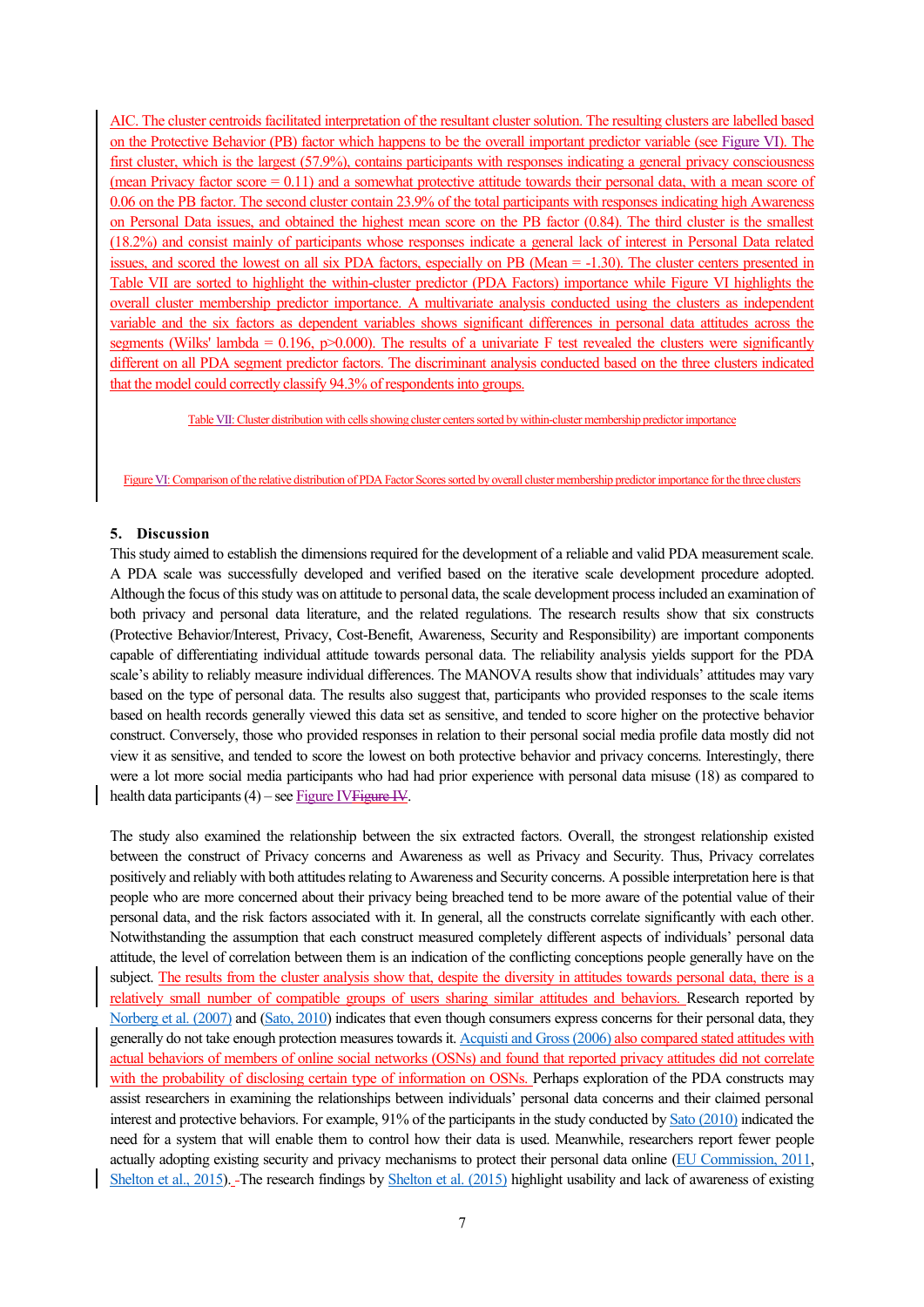security mechanisms as the two main factors hindering people's ability to be more actively involved in the protection of their personal data and privacy. The usable security and privacy research community could therefore identify specific modifications of personal data attitudes, behaviors and skills that can foster a more positive appreciation for personal data through an in-depth exploration of the constructs identified.

The findings mostly reflect the underlying themes explored through studies focused on personal data, rather than those focused on privacy concerns. Thus, whereas privacy measurement scales tend to focus on constructs such as collection, control, errors, authorized use and awareness of privacy practices, the personal data literature is more concerned with issues relating to security, availability, privacy, risk and benefits. For instance, [Kobsa \(2007\)](#page-8-15) suggest that although consumers appreciate the benefits of user profiling and personalization, they are not willing to be profiled due to privacy concerns. [Sato](#page-9-23)  (2010) on the other hand, surveyed about 3,000 people from six different countries and concluded that even though people are generally concerned about the privacy of their data, they are more positive about the potential benefits which they would normally weigh against the risk. Accordingly, when the benefits outweigh the perceived risk, cloud services users become more open to the data sharing concept. Although most people now accept that life in the digital age involves disclosure of personal data, concerns remain about the actual use of the data [\(EU Commission, 2011\)](#page-8-14). However, as [Acquisti et al. \(2016\)](#page-8-16) pointed out, because the experience individuals may have when their personal information is exposed may differ, their concerns about the use of their personal data also tend to vary. A PDA scale will therefore be required to capture these individual differences to enable more representative user-models for the design of cybersecurity tools.

The findings of the study have implications for both research and design practices in the field of usable security and privacy. Since little prior research exists specifically on scale development for PDA, this study signifies the first empirical examination of the concept. Existing instruments attempting to assess attitudes towards personal data are mainly based on privacy-focused design which have produced a variety of attitudes ranging from one to six dimensions. Although there are significant similarities in the attitudes between privacy and personal data, privacy instruments tend not to relate specifically to attitudes towards what people may view as personal information. Information privacy, one of the most vital aspects of privacy, is concerned with protecting personal data of individuals. However, the range of potential implications in relation to the collection and sharing of personal data goes beyond the issue of privacy and includes constructs related to responsibilities, security, risk and benefits as explored in this study. All stakeholders within the digital economy, need to carefully consider these dynamics to ensure that they understand and are willing to accept risk reward balance of personal data ecosystem [\(Kalapesi, 2013\)](#page-8-17). Consequently, the study makes a major contribution to the growing body of literature on user modelling in the field of information security by highlighting the potential of including PDA as a determinant in predictive user models necessary for the design of adaptive cybersecurity.

In summary, the findings are believed to provide two major contributions to information security research and design practices: (I) a framework describing the primary dimensions of individuals' attitude towards personal data; and (II) an instrument that can easily be modified and used to measure those concerns and preferences for adaptive security designs. As indicated earlier, there is relatively little research literature on attitudes towards personal data that deal specifically with how individuals view the construct of personal data. There is therefore relatively little information available to guide designers in addressing personal data issues when designing new interfaces and technologies. A lot of new technologies and services have implications for how personal information is handled and how people react to them. Therefore, the existence of an instrument such as the PDA scale has the potential for distinctively detecting attitude profiles of technology users that can be very useful for adaptive cybersecurity designs. Essentially, the six factors identified provide a framework around which personal data discussions and models might be developed by human-computer interaction (HCI) researchers and information system designers. Thus, human factor engineers and designers may find such a tool very useful in looking to personalized interfaces where personal data issues are pertinent.

# *5.1 Study Limitations and Future Directions*

Although the findings presented in this report form an effective first draft of a personal data attitude instrument, several limitations of the study need to be highlighted. Notably, the convenience and accidental sampling methods adopted may limit the external validity of the findings. This preliminary data has however been used to provide empirical evidence in support of the PDA scale's potential to be a valuable cybersecurity research and design tool. However, further research work need to be carried out with different types of populations, to establish the external validity of the PDA instruments. We recognize that our clustering approach is relatively basic and plan to extend the data collection towards refining the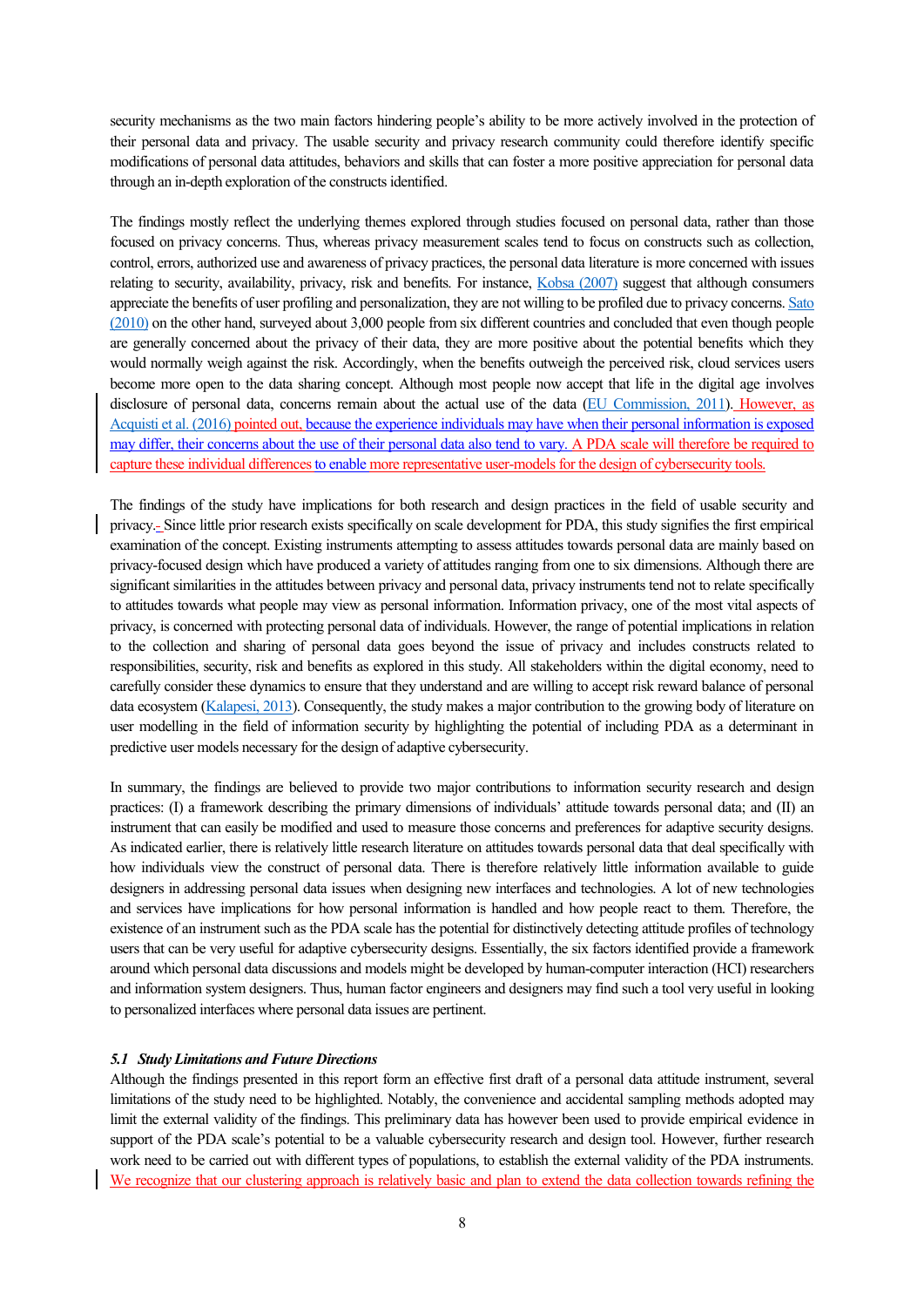clusters as part of our future work. Nevertheless, the primary contribution of this work is to demonstrate the feasibility of segmenting users based on their attitude towards personal data among other determinants.

The evaluation presented in this paper is the first step toward developing a robust empirical evidence of the PDA dimensions. Future research with more broader samples are required to replicate the factor structure and validate inferences that can be made based on the PDA scores. Variables like, technology users' personal data attitude change overtime and the underlying factors such as local context and/or cultural differences, could then be examined within a single integrated analysis using machine learning techniques and structural equation modelling. Finally, the findings of this study could be incorporated into the design of user models required to personalize cybersecurity or privacy education and products to different category of internet users.

# **Acknowledgments**

[Redacted for blind review]

### **References**

- <span id="page-8-13"></span>Acquisti, A. & Gross, R. Imagined communities: Awareness, information sharing, and privacy on the Facebook. International workshop on privacy enhancing technologies, 2006: Springer. 36-58.
- <span id="page-8-16"></span>Acquisti, A., Taylor, C. R. & Wagman, L. 2016. The economics of privacy. *Available at SSRN 2580411*.
- <span id="page-8-5"></span>Australian Government. 2014. *Privacy amendment (enhancing privacy protection) act 2012* [Online]. Australian Government. [Accessed].
- Awad, N. F. & Krishnan, M. S. 2006. The personalization privacy paradox: an empirical evaluation of information transparency and the willingness to be profiled online for personalization. *MIS quarterly***,** 13-28.
- Bansal, G. & Gefen, D. 2010. The impact of personal dispositions on information sensitivity, privacy concern and trust in disclosing health information online. *Decision Support Systems,* 49**,** 138-150.
- Belanger, F., Hiller, J. S. & Smith, W. J. 2002. Trustworthiness in electronic commerce: the role of privacy, security, and site attributes. *The journal of strategic Information Systems,* 11**,** 245-270.
- <span id="page-8-0"></span>Beresford, A. R. 2005. Location privacy in ubiquitous computing. University of Cambridge, Computer Laboratory.
- <span id="page-8-11"></span>Bertea, P. & Zait, A. 2011. Methods for testing discriminant validity. *Management & Marketing-Craiova***,** 217-224.
- <span id="page-8-3"></span>Brown, M. C. 2013. Exploring Interpretations of Data from the Internet of Things in the Home. *Interacting with Computers,* 3**,** 25.
- Buchanan, T., Paine, C., Joinson, A. N. & Reips, U. D. 2007. Development of measures of online privacy concern and protection for use on the Internet. *Journal of the American Society for Information Science and Technology,* 58**,** 157-165.
- Chen, L. F. & Ismail, R. 2013. Information Technology program students' awareness and perceptions towards personal data protection and privacy. *2013 International Conference on Research and Innovation in Information Systems (ICRIIS).*
- <span id="page-8-9"></span>Child, D. 2006. *The essentials of factor analysis,* London, Continuum.
- Dinev, T. & Hart, P. 2006. An extended privacy calculus model for e-commerce transactions. *Information Systems Research,* 17**,** 61-80.
- <span id="page-8-6"></span>Earp, J. B. & Payton, F. C. 2006. Information privacy in the service sector: An exploratory study of health care and banking professionals. *Journal of Organizational Computing and Electronic Commerce,* 16**,** 105-122.
- <span id="page-8-14"></span><span id="page-8-12"></span>Eu Commission 2011. Attitudes on data protection and electronic identity in the European Union. *Eurobarometer Special Surveys,* 359. Everitt, B. S. & Howell, D. C. 2005. *Encyclopedia of statistics in behavioral science*, John Wiley & Sons Ltd.
- <span id="page-8-8"></span>Hinkin, T. R. 1995. A review of scale development practices in the study of organizations. *Journal of management,* 21**,** 967-988.
- Hon, W. K., Millard, C. & Walden, I. 2012. Who is responsible for 'personal data'in cloud computing?—The cloud of unknowing, Part 2. *International Data Privacy Law,* 2**,** 3-18.
- <span id="page-8-7"></span>Hong, W. & Thong, J. Y. 2013. Internet privacy concerns: an integrated conceptualization and four empirical studies. *MIS Quarterly,* 37**,** 275-298.
- <span id="page-8-10"></span>Hooper, D., Coughlan, J. & Mullen, M. 2008. Structural equation modelling: Guidelines for determining model fit. *Articles***,** 2.
- Hui, K.-L., Teo, H. H. & Lee, S.-Y. T. 2007. The value of privacy assurance: an exploratory field experiment. *Mis Quarterly***,** 19-33.
- <span id="page-8-1"></span>Iachello, G. & Hong, J. 2007. End-user privacy in human-computer interaction. *Foundations and Trends in Human-Computer Interaction,* 1**,** 1-137.
- <span id="page-8-4"></span>Information Commissioner's Office 2015. Key definitions of the Data Protection Act. Information Commissioner's Office. ICO web page.
- <span id="page-8-2"></span>Joinson, A., Paine, C., Buchanan, T. & Reips, U. 2006. Measuring Internet Privacy Attitudes and Behavior: A multi-dimensional approach. *Journal of Information Science,* 32**,** 334-343.
- <span id="page-8-17"></span>Kalapesi, C. 2013. Unlocking the value of personal data: From collection to usage. *World Economic Forum technical report.*
- <span id="page-8-15"></span>Kobsa, A. 2007. Privacy-enhanced web personalization. *The adaptive web.* Springer.